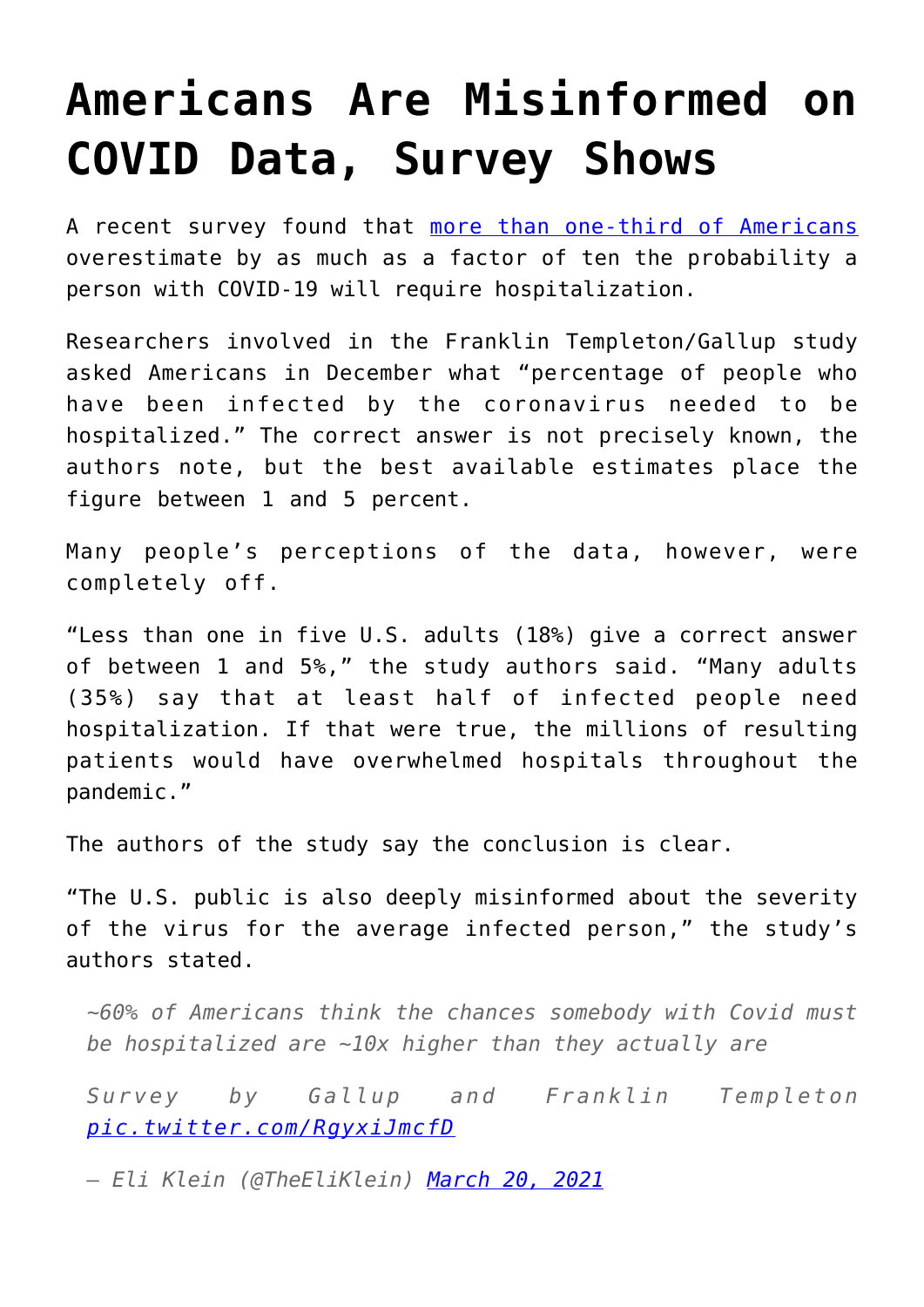## **Why Are Americans so Misinformed?**

The obvious question is why Americans are so wildly misinformed about the true risks of COVID-19.

One possibility is that Americans are receiving information that is skewing their sense of reality, and research confirms this hypothesis.

Studies h[a](https://fee.org/articles/ivy-league-study-shows-how-us-media-created-a-climate-of-fear-over-covid-19/)ve shown that US media in particular created a [climate of fear](https://fee.org/articles/ivy-league-study-shows-how-us-media-created-a-climate-of-fear-over-covid-19/) by publishing a deluge of negative news in 2020. One Ivy League-led study [found](https://www.nber.org/system/files/working_papers/w28110/w28110.pdf) that 91 percent of US stories in major media were negative in tone (compared to just 54 percent in non-US media)—even when the virus was in retreat and positive results were being achieved.

"The negativity of the U.S. major media is notable even in areas with positive scientific developments including school re-openings and vaccine trials," researchers noted. "Stories of increasing COVID-19 cases outnumber stories of decreasing cases by a factor of 5.5 even during periods when new cases are declining."

*A new [@nberpubs](https://twitter.com/nberpubs?ref_src=twsrc%5Etfw) paper shows how US media created a climate of [#COVID19](https://twitter.com/hashtag/COVID19?src=hash&ref_src=twsrc%5Etfw) fear.*

*"Ninety one percent of stories by US major media outlets are negative in tone versus fifty four percent for non-U.S. major sources and sixty five percent for scientific journals," the authors concluded. [pic.twitter.com/wIXRQYiuKw](https://t.co/wIXRQYiuKw)*

*— Jon Miltimore (@miltimore79) [December 1, 2020](https://twitter.com/miltimore79/status/1333858435591516165?ref_src=twsrc%5Etfw)*

As I [noted](https://fee.org/articles/ivy-league-study-shows-how-us-media-created-a-climate-of-fear-over-covid-19/) when the study was released, a global pandemic isn't exactly a cheerful topic. Yet this fact alone doesn't explain the discrepancy between US media coverage and non-US media. Nor does it explain why negative news trends continue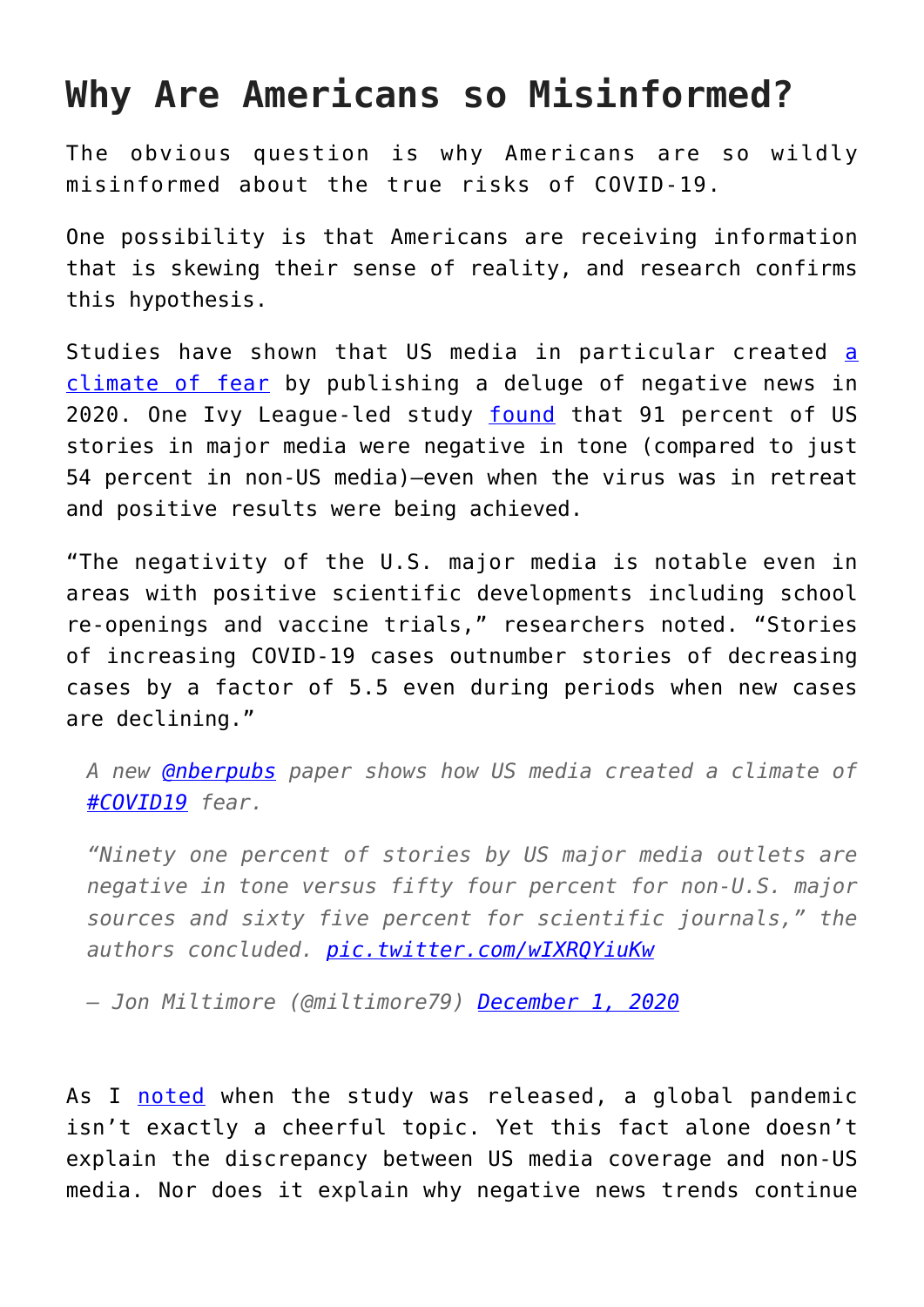even during positive developments—such as declines in cases, hospitalizations, and deaths, as well as vaccine breakthroughs.

The steady drumbeat of negativity was described as "panic porn" by some media critics.

"Enough with the 'life will never be the same' headlines," HBO pundit Bill Maher [said back in April](https://deadline.com/2020/04/bill-maher-rails-against-media-covid-19-panic-porn-donald-trump-re-elected-1202911733/). "Everything looks scary when you magnify it a thousand times.… We need the news to calm down and treat us like adults."

That didn't happen, however. Months later, as the virus had receded and scientists concluded COVID was [not as deadly](https://fee.org/articles/npr-mounting-evidence-suggests-covid-not-as-deadly-as-thought-did-the-experts-fail-again/) as previously thought, the media [were still engaging](https://fee.org/articles/media-are-finally-starting-to-reconsider-floridas-pandemic-strategy/) in panic porn, characterizing Florida's laissez-faire approach to the pandemic as a "death march."

Why media and public officials engaged in panic porn for months is a discussion for another day. What's apparent is that the phenomenon severely skewed Americans' sense of reality as it relates to the actual dangers of COVID-19, a virus that does not require hospitalization for up to 99 percent of those infected.

Unfortunately, authors of the Franklin Templeton/Gallup study say, the disconnect has real-world consequences.

"Those who overestimate risks to young people or hold an exaggerated sense of risk upon infection are more likely to favor closing schools, restaurants, and other businesses," the authors note.

## **Lockdowns: A Policy of Panic**

The harms of these lockdown policies [are well-documented:](https://fee.org/articles/4-life-threatening-unintended-consequences-of-the-lockdowns/) severe [mental health deterioration](https://fee.org/articles/harvard-researchers-nearly-half-of-young-adults-showing-signs-of-depression-amid-pandemic/), mass [social unrest,](https://twitter.com/miltimore79/status/1371219213273169922) health procedures deferred or foregone, soaring [global poverty,](https://fee.org/articles/covid-crisis-could-push-100-million-people-into-extreme-poverty-new-world-bank-study-says/) increased [suicide,](https://www.fee.org/articles/a-years-worth-of-suicide-attempts-in-four-weeks-the-unintended-consequences-of-covid-19-lockdowns/?fbclid=IwAR3w8DlcyaRvzzW4BC90vID4znE9Zf-QqkWtf1m9sb1I_Ak80t9Y9hrSr6I&filter_by=popular7&page=2&utm_campaign=targetingMN&utm_medium=display&utm_source=facebook) extreme [loneliness](https://fee.org/articles/harvard-study-an-epidemic-of-loneliness-is-spreading-across-america/), and many others.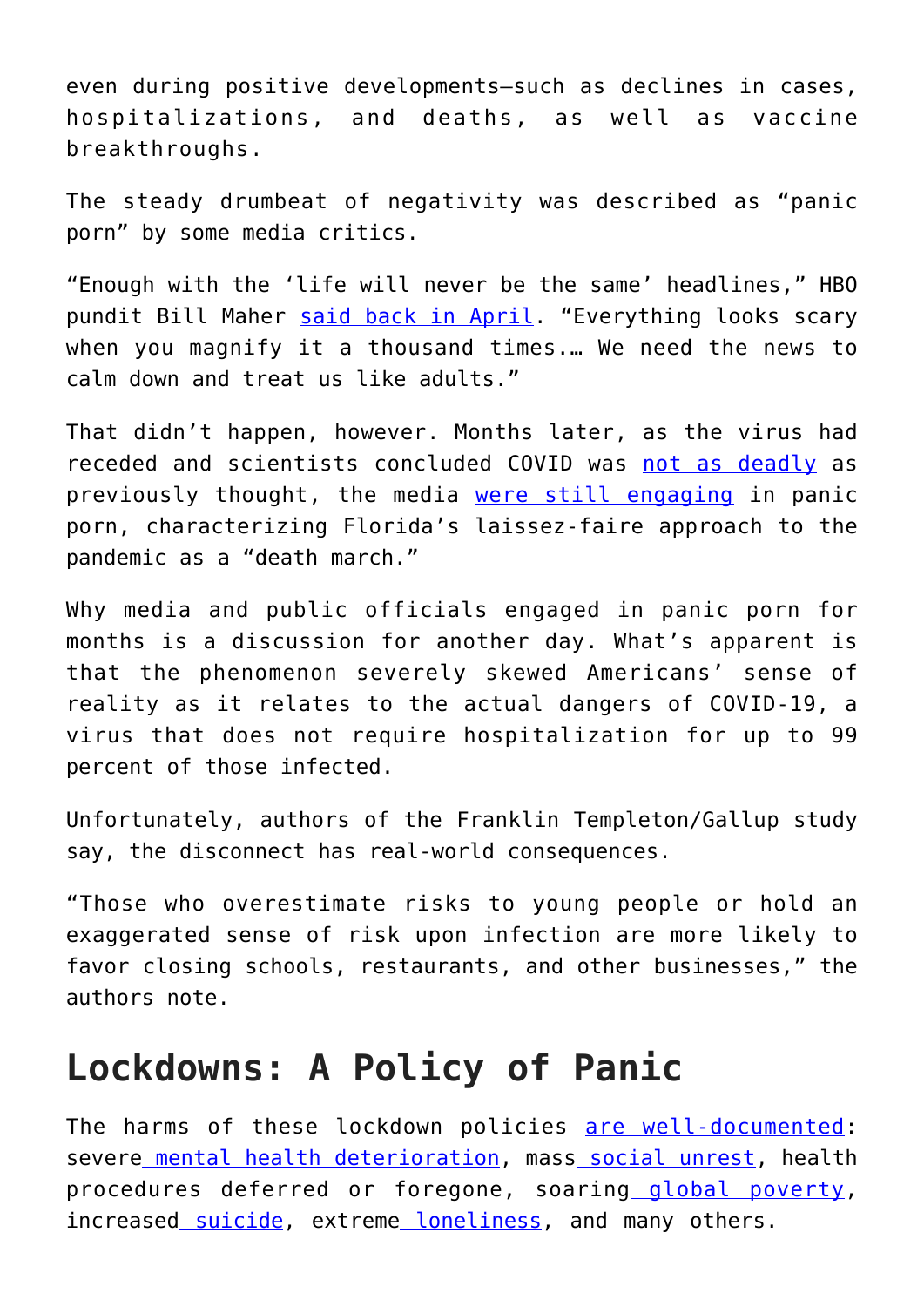FEE's Brad Polumbo recently [testified before the US Senate](https://fee.org/articles/fee-testifies-before-the-senate-the-life-threatening-unintended-consequences-of-pandemic-lockdowns/) on some of these dangers, noting that doctors across the world warn lockdowns have resulted in an "international epidemic" of child suicide.

These were policies born of panic.

—

"When people feel fear, they're much more willing to accept anything that makes the world seem a little safer," Sean Malone [noted](https://www.youtube.com/watch?v=o7yn_LmJags) early in the pandemic in an episode of *Out of Frame*.

For far too long Americans were told they must sacrifice liberty by embracing lockdowns or risk mass fatalities. This was always a false choice, and a dangerous one. The reality is, passing sweeping legislation during panics is a recipe for bad outcomes. But all too often, that is precisely what happens.

In his work *[Crisis and Leviathan](https://amzn.to/397g1yB)*, the economist Robert Higgs observed that crises have been utilized to mount the biggest government power grabs in modern history. During the Great Depression it was the New Deal. Following the 9-11 attacks it was the War on Terror and the Patriot Act (and everything that came with them). In 2020 it was the lockdowns.

Each of these historic encroachments was driven by mass panic. In each instance, only in hindsight did it become apparent that the greater danger we faced was fear itself.

This isn't to say there are not real threats in the world. The pandemic, terrorism, and the Great Depression were all genuine threats.

It's only to say we must reject panic in our decision making, and those who would have us abandon freedom for the false promise of safety.